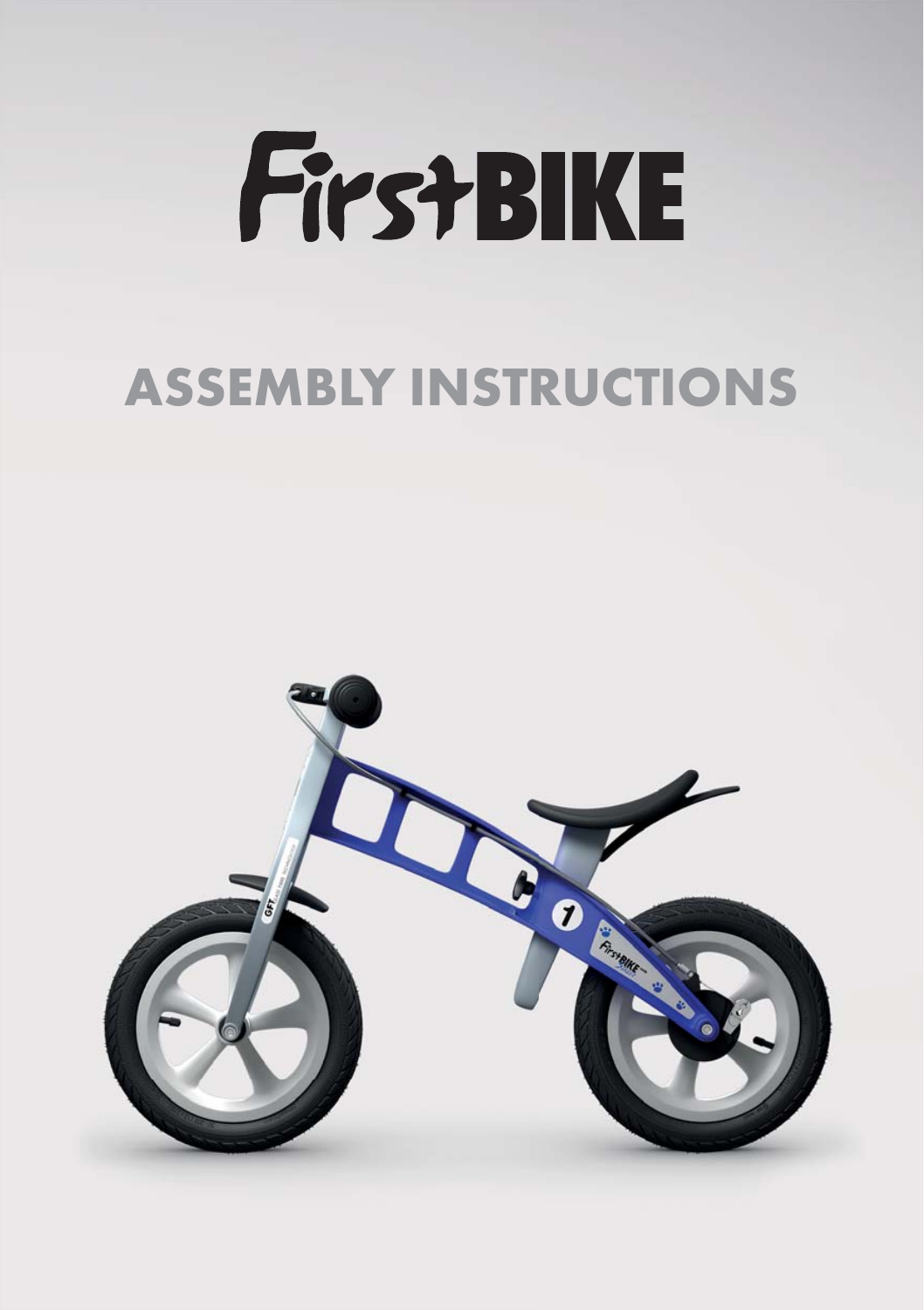# **FIRSTBIKE ASSEMBLY CONTENTS**

**FOR FirstBIKE "BASIC," "STREET AND CROSS" MODELS**

(FOR FirstBIKE "LIMITED EDITION" AND "RACING" MODELS SEE PAGE 7)



- **Part Qty. Description**
- A 1 pc. Headset axle
- B 1 pc. Lubricant for headset axle
- C 1 pc. Plastic cover for headset
- D 1 pc. Wheel bolt (front) M 8 X 120 mm
- E 1 pc. Self-locking nut M 8
- F 1 pc. Hexagon ("Allen") wrench 6mm (for the wheel bolt)
- G 2 pcs. Adhesive (reflective) sticker sets

### **INTRODUCTION**

Thank you for purchasing a FirstBIKE balance bike; "The Safest Balance Bike on the Street!"

When properly assembled and maintained, FirstBIKE will allow your child to safely develop their balance while building confidence, gaining an appreciation for exercise and the outdoors, and experiencing a "First Sense" of fun and adventure!

For visual assembly instructions, please refer to the "**How to assemble FirstBIKE**" video on the **SUPPORT** section of the FirstBIKE.com website located at: www.firstbike.com/support.

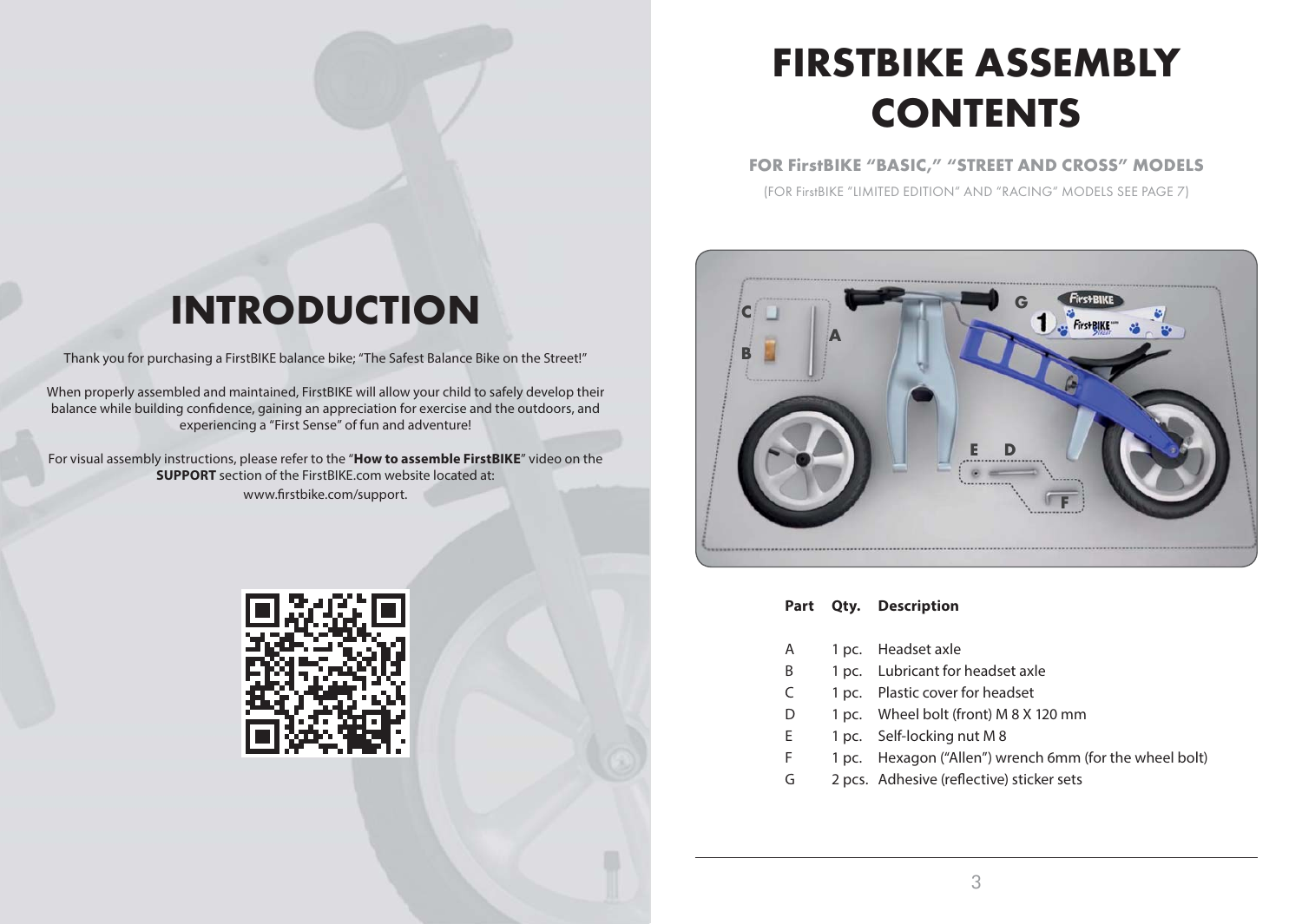# **ASSEMBLY INSTRUCTIONS**

**FIRSTBIKE "BASIC," "STREET AND CROSS" MODELS**



**1.** Open plastic bags containing headset axle<br>(Part A), lubricant (Part B), and plastic cover Open plastic bags containing headset axle (Part C).



- **2.** Open the lubricant (Part B) and lubricate the<br>headset axle (Part A) and contact surfaces of the Open the lubricant (Part B) and lubricate the front fork and frame using 2-3 drops for each surface.
	- Hold the front fork and frame together at the headset groove and insert the headset axle (Part A), **threaded side on top**, into the headset. To ensure the headset axle (Part A) is inserted completely, the wheel bolt (Part D) may be placed on top of the headset axle (Part A) and gently tapped into place with a rubber mallet to avoid damaging parts.



Insert the plastic cover (Part C) into the groove above the inserted headset axle (Part A) to close the hole. To ensure the plastic cover (Part C) is completely inserted, you may gently tap the plastic cover with a rubber mallet to avoid damaging parts.



To fit the front wheel, turn the FirstBIKE upside down so that it rests on the seat and handlebar.









- Align the front tire between the front fork ensuring that the tire rotation direction matches the rear tire and directional arrow on the tire. The recommended / maximum tire inflation pressure is **2,5 bar** (36.25 PSI). DO NOT OVER-INFLATE!
- Insert the self-locking nut (Part E) into the hexagonal hole on the left side of the fork and insert and tighten the wheel bolt (Part D) from the right side using the hexagon ("Allen") wrench (Part F).



**8.** For FirstBIKE models with brakes, the distance<br>**8.** between the handlebar and the brake lever between the handlebar and the brake lever can be adjusted by tightening or loosening the brake lever screw.

> If necessary, adjust the brake cable tension with the adjustment screw located at the end of the brake cable by the rear wheel to ensure the brake does not rub or engage when the brake is not applied.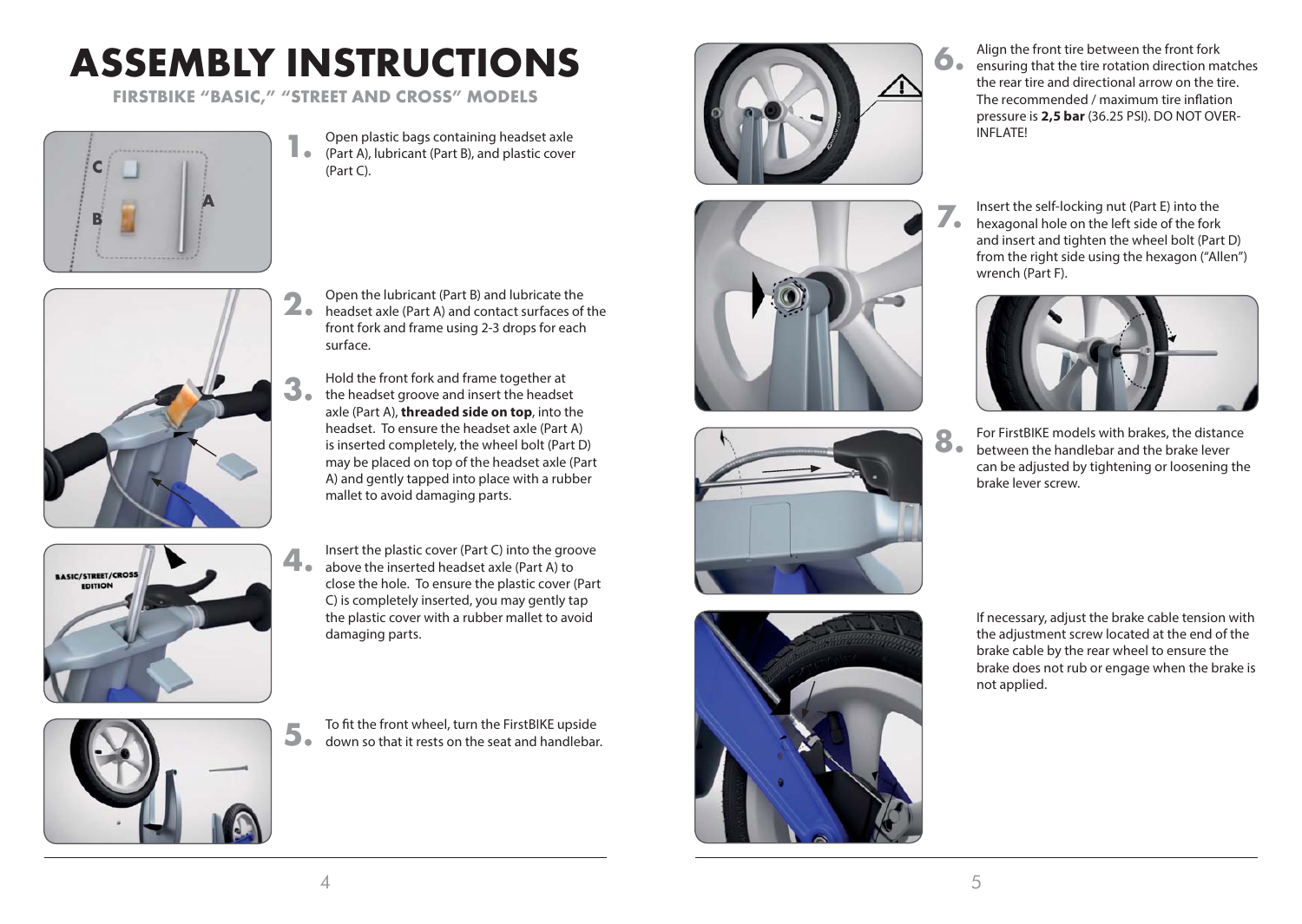

Apply adhesive stickers (Part G) according to the included Sticker Position photos. Note that the adhesive sticker for handlebar should be placed over the plastic cover (Part C).



**10.** If you purchased the optional "LowKit" Lowering Kit for FirstBIKE, plead assembly instructions included with the "LowKit" to properly install. If you purchased the optional "LowKit" Lowering Kit for FirstBIKE, please refer to the



**NOTE:** 

Please keep the tires inflated according to the recommended tire pressure indicated on the wheel rim. DO NOT OVER-INFLATE!

## **FIRSTBIKE ASSEMBLY CONTENTS**

**FOR FirstBIKE "LIMITED EDITION" AND "RACING" MODELS**



- **Part Qty. Description**
- A 1 pc. Headset axle
- B 1 pc. Lubricant for headset axle
- C 1 pc. Aluminum cover for headset
- D 1 pc. Screw for aluminum cover
- E 1 pc. Wheel bolt (front) M 8 X 120mm
- F 1 pc. Self-locking nut M 8
- G 1 pc. Hexagon ("Allen") wrench 6mm (for the wheel bolt)
- H 2 pcs. Adhesive reflective sticker sets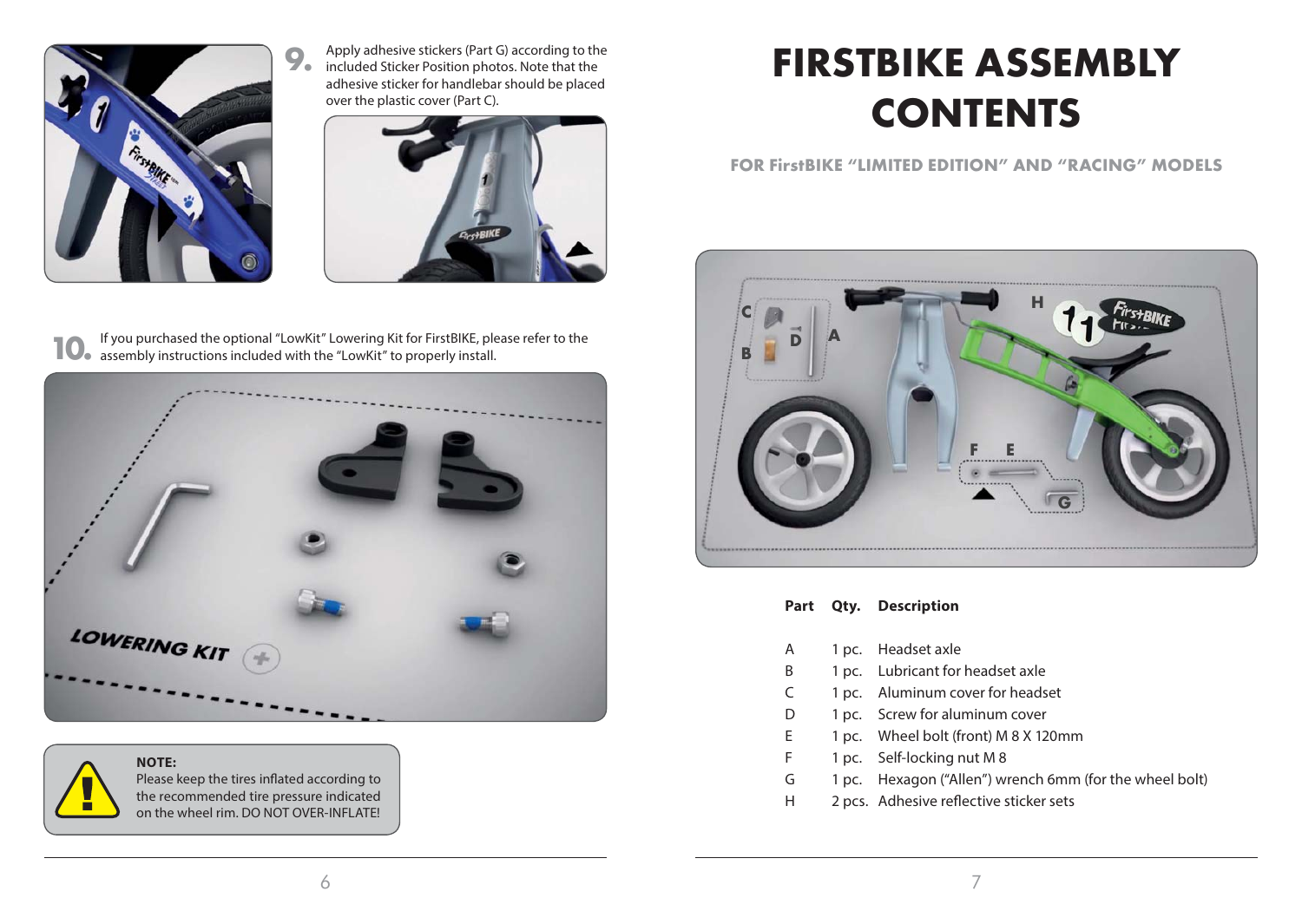# **ASSEMBLY INSTRUCTIONS**

**FirstBIKE "LIMITED EDITION" AND "RACING" MODELS**





- **1.** Open plastic bags containing headset<br>(Part A) and lubricant (Part B) and bag Open plastic bags containing headset axle containing the aluminum cover for headset (Part C), and screw for aluminum cover (Part D).
- **2.** Open the lubricant (Part B) and lubricate the<br>headset axle (Part A) and contact surfaces of the Open the lubricant (Part B) and lubricate the front fork and frame using 2-3 drops for each surface.
	- Hold the front fork and frame together at the headset groove and insert the headset axle (Part A), **threaded side on top**, into the headset. To ensure the headset axle (Part A) is inserted completely, the wheel bolt (Part E) may be placed on top of the headset axle (Part A) and gently tapped into place with a rubber mallet to avoid damaging parts.



Attach the aluminum cover for headset (Part C) above the inserted headset axle (Part A) with the screw for aluminum cover (Part D) to close the hole.



To fit the front wheel, turn the FirstBIKE upside down so that it rests on the seat and handlebar.









- Align the front tire between the front fork ensuring that the tire rotation direction matches the rear tire and directional arrow on the tire. The recommended / maximum tire inflation pressure is **2,5 bar** (36.25 PSI). DO NOT OVER-INFLATE!
- Insert the self-locking nut (Part F) into the hexagonal hole on the left side of the fork and insert and tighten the wheel bolt (Part E) from the right side using the hexagon ("Allen") wrench (Part G).



**8.** The distance between the handlebar and the brake lever can be adjusted by tightening or brake lever can be adjusted by tightening or loosening the brake lever screw.

> If necessary, adjust the brake cable tension with the adjustment screw located at the end of the brake cable by the rear wheel to ensure the brake does not rub or engage when the brake is not applied.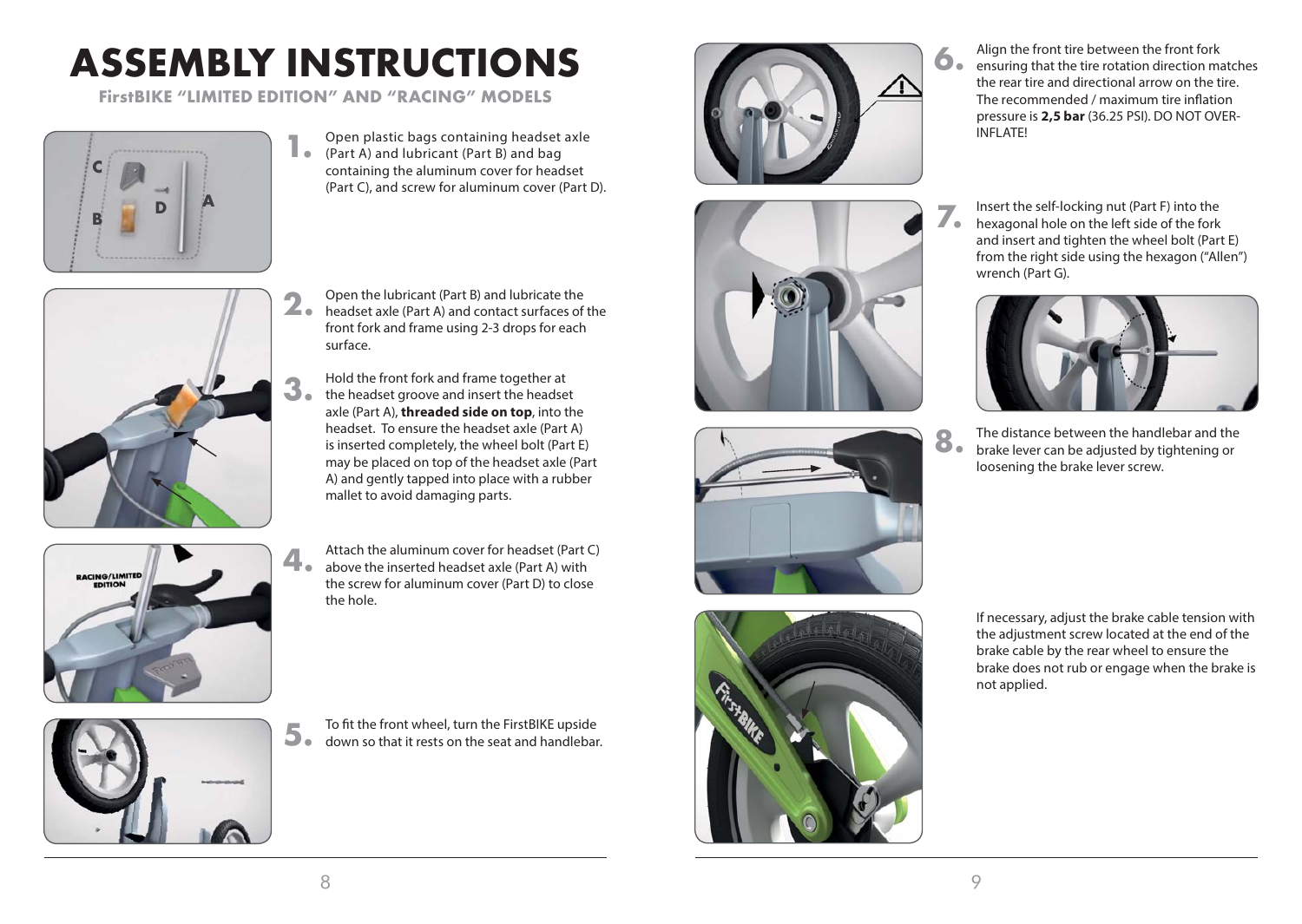

**9.** Apply adhesive stickers (Part H) according to the included Sticker Position photos. the included Sticker Position photos.



**10.** If you purchased the optional "LowKit" Lowering Kit for FirstBIKE, pleader assembly instructions included with the "LowKit" to properly install. If you purchased the optional "LowKit" Lowering Kit for FirstBIKE, please refer to the



### **NOTE:**  n

Please keep the tires inflated according to the recommended tire pressure indicated on the wheel rim. DO NOT OVER-INFLATE!

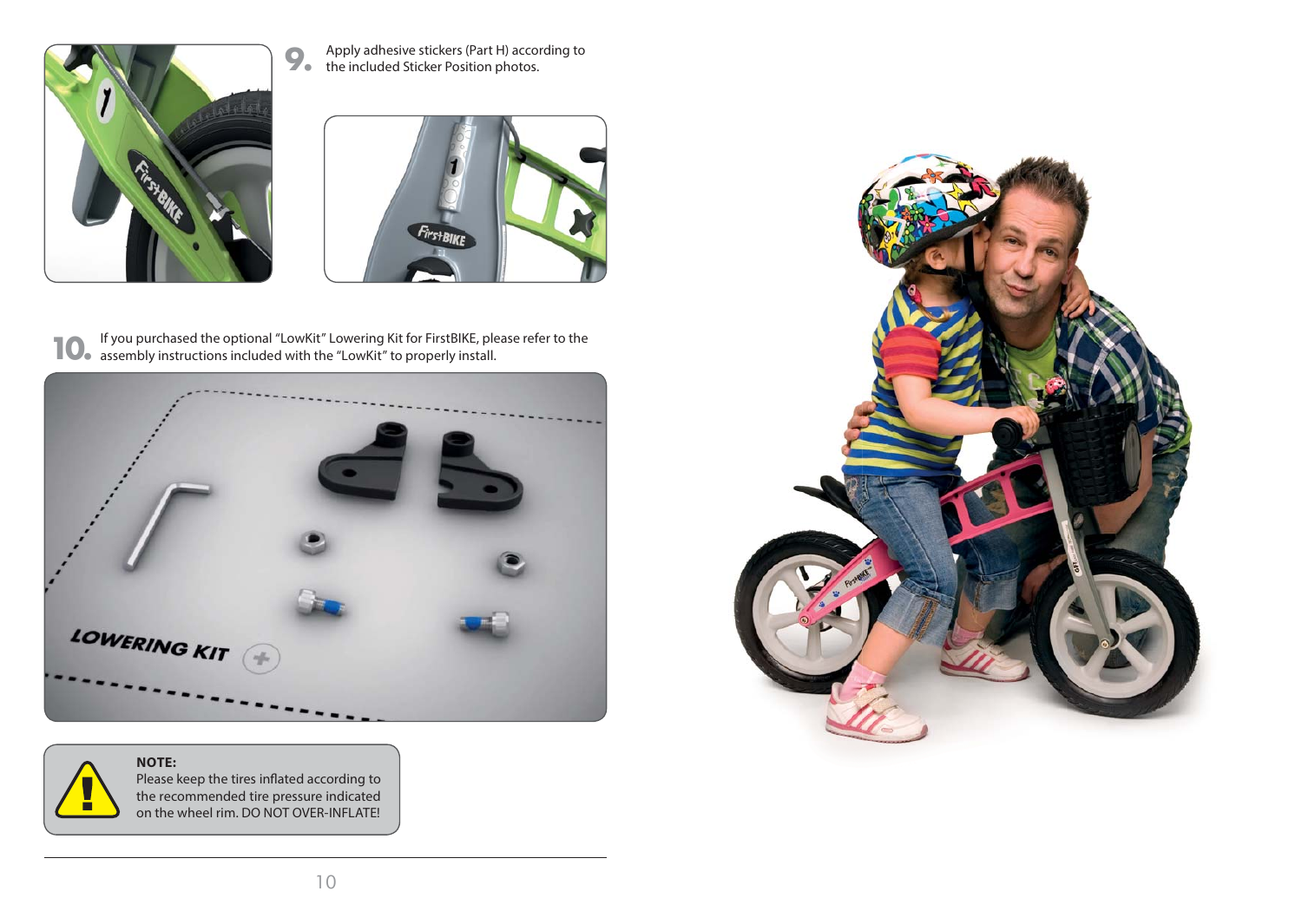### **SAFETY WARNINGS AND PRECAUTIONS**

### **YOUR CHILD SHOULD ALWAYS:**

### **WEAR A HELMET, SAFETY VEST, AND APPROPRIATE FOOTWEAR AT ALL TIMES WHILE RIDING FirstBIKE**

#### **RIDE FirstBIKE WHILE SUPERVISED BY AN ADULT**

### **RIDE FirstBIKE IN A SAFE ENVIRONMENT FREE FROM TRAFFIC AND DANGEROUS TERRAIN**

The following important safety instructions must be observed and followed when using FirstBIKE.

#### **Please read thoroughly before using FirstBIKE:**

FirstBIKE complies with the strictest toy testing standards of the EU and US, in that minimal risk is associated with the correct use of this toy.

Before a child uses FirstBIKE, always make sure that the bike is in fully functional riding condition and that no parts are damaged. Regularly check and tighten all nuts and bolts and make sure that tires are correctly inflated. The valve caps on the wheels must be tightened securely with an appropriate tool. If small parts can be loosened from the bike, there is a danger of unscrewed parts being swallowed by small children.

If a defect is found, the bike must not be ridden until the defect has been properly repaired. Contact your local dealer or distributor immediately regarding any defects or damage.

The product must only be used by one child at a time. The maximum weight load is 35 kg/77 lb. The child must never use/ride FirstBIKE without adult supervision.

The FirstBIKE balance bike is designed for children from 22 months to 5 years old (note: the optional "LowKit" Lowering Kit is necessary for children from 22 to 30 months old). The height of the seat is easily adjustable, without tools, to the size of the little rider. The adjustment of the seat height is as follows:

**Without "LowKit" Lowering Kit:** 34.5 cm to 44.5 cm/13.5 in to 17.5 in **With "LowKit" Lowering Kit:** 30.5 cm to 40.5 cm/12.0 in to 15.9 in

After each seat height adjustment, the "black star" knob used for fastening the seat post must be tightened securely so that the seat post cannot slip while in use. Use both hands if necessary. The seat height must always be adjusted precisely to the size of the rider: when the child is seated, both feet must be flat on the ground with knees slightly bent.

FirstBIKE is constructed with an "anti-jackknife" "Steering Limiter," which prevents the handlebar from making a full turn (rotation). This safety feature reduces the possibility of falling, but cannot entirely prevent it. However, it must be noted that children's temperament and urge for physical activity may create unforeseen situations and riding behavior, for which the manufacturer cannot be held responsible.

Because the FirstBIKE frame is made of lightweight polyamide with 30% glass fiberglass, the bike is very light. Without the brake, it weighs only 3.5 kg/7.7 lb. and with the brake only 3.9 kg/8.6 lb.

The child must be able to control their speed at all times. In order to avoid accidents, practice braking with feet and teach the child how to safely handle the bike. For FirstBIKE models with rear-drum braking system, it is very important to practice braking with the child.

For FirstBIKE models with brakes, the "SafetyStop" rear wheel drum-brake system is suitable for use at approximately 2 1/2 years. Please note that your child, depending on their stage of development, will not be able to operate the brake effectively and consciously until approximately the age of 2 1/2 years. Mastering the use of the brake in any given hazardous situation is necessary for the brake to be efficient.

An adult should teach the child how to use the brake and monitor their progress until the child has acquired the appropriate braking skills. Different surfaces and traction, and varying hazardous situations require the controlled application of braking power. The early mastering of braking techniques will be a great advantage when progressing to a pedal cycle. The brake should be checked regularly and adjusted as necessary (see Assembly Instructions Step 8). Do not apply oil to the brake cable as it has a Teflon housing.

Avoid riding FirstBIKE near roads and other dangerous areas (e.g. swimming pools or open water, areas with stairs, etc.)! FirstBIKE must not be ridden on steep terrain or downward slopes. Ride only in sufficient daylight under the supervision of at least one adult.

While riding, the child must always wear a safety helmet, safety vest, and appropriate footwear.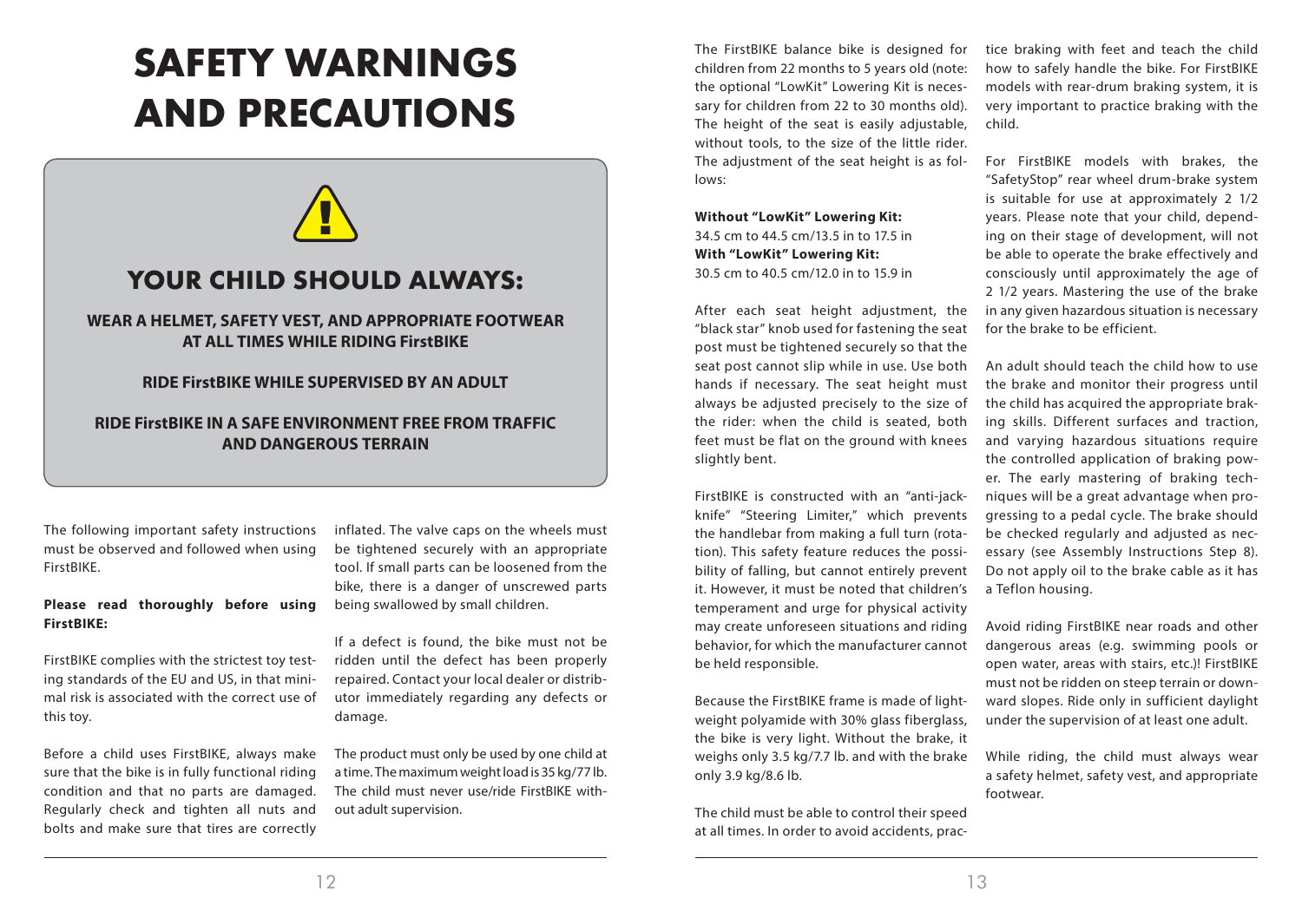### **MAINTENANCE**

Although FirstBIKE will not require much maintenance under normal circumstances, it is important to check all parts regularly. After extensive outdoor use, special attention should be paid to cleaning the following parts:

Contact area between frame and seat post Contact area between frame and front fork

FirstBIKE can be cleaned with an ordinary water-soluble detergent. Never use any kid of solvent or aggressive cleaning product.

The tire pressure must also be checked regularly. See wheel rim for maximum tire inflation pressure. **The maximum is 2,5 bar** (36.25 PSI). DO NOT OVER-INFLATE!

### **QUESTIONS?**

FirstBIKE comes with a lifetime warranty on the frame and fork and a 5-year warranty on all other parts.

### **REGISTER FOR WARRANTY HERE:**

### **HTTP://WWW.FIRSTBIKE.COM/SUPPORT/**

If you have any questions regarding the proper assembly of FirstBIKE balance bikes or the FirstBIKE "LowKit" Lowering Kit, please contact your local distributor or e-mail us at: **info@firstbike.com**.

Our international distributors can be found on internet: **www.firstbike.com**

### **LIMITED WARRANTY ON FirstBIKE BALANCE BIKE**

#### **What it covers?**

The frame and the fork of the FirstBIKE are covered by a "lifetime" limited warranty for the period of ninety-nine (99) years. Parts other than the frame and fork (including, but not limited to brake calipers, grips, seat, etc.) are covered by a 5-year limited warranty.

#### **What is NOT covered?**

This limited warranty does NOT cover any damage due to misuse, normal wear or tear, or damages caused by use inconsistent with the assembly and use instructions or with generally accepted safe riding practices. This warranty does not cover any FirstBIKEs that have been modified or repaired by a non-authorized person or dealer. This warranty does not cover parts that were damaged in shipping or transit. This warranty does not extend to, or otherwise include, consequential or incidental damages resulting from product use or from breach of warranty.

#### **Who is covered?**

This limited warranty extends only to the original purchaser of the FirstBIKE. FirstBIKE may require documentation (receipt or proof of purchase) to confirm the purchaser prior to authorizing repairs or replacement under this warranty. This warranty is not transferrable and you should register your FirstBIKE purchase on the FirstBIKE support page located here: **http://www.firstbike.com/support/** 

#### **How long is the coverage?**

The frame and fork of the FirstBIKE are covered by this limited warranty for a "lifetime" period of ninety-nine (99) years from the date of original purchase. All other parts are covered by this limited warranty for a period of five (5) years from the date of original purchase. This warranty applies only to the original purchaser and is not transferrable.

### **What FirstBIKE will do?**

FirstBIKE will repair or replace, in its sole discretion and at its option, and at no charge to the original purchaser, any parts covered by this warranty. For the frame and fork, FirstBIKE will repair or replace defective parts and will provide the labor for such replacement or repair; all other parts replaced under this warranty will be shipped to the consumer, who will be responsible for installation.

#### **How to obtain service?**

If you believe you need to file a warranty claim, please contact us at the information below to obtain a return authorization. Please have your receipt or proof of purchase and the FirstBIKE itself handy when you call. FirstBIKE will then issue you a return authorization with specific instructions as to proceeding with a warranty claim.

#### **How state law applies?**

This warranty gives you specific legal rights, and you may also have other rights which vary from state to state. Some states do not allow for certain exclusions, so consult with your state attorney general, with local legal counsel, or with your local distributor to be sure of your rights.

**PLEASE RETAIN THIS WARRANTY PAPERWORK AND ORIGINAL SALES RECEIPT FOR EASY FUTURE REFERENCE AND DOCUMENTATION.**